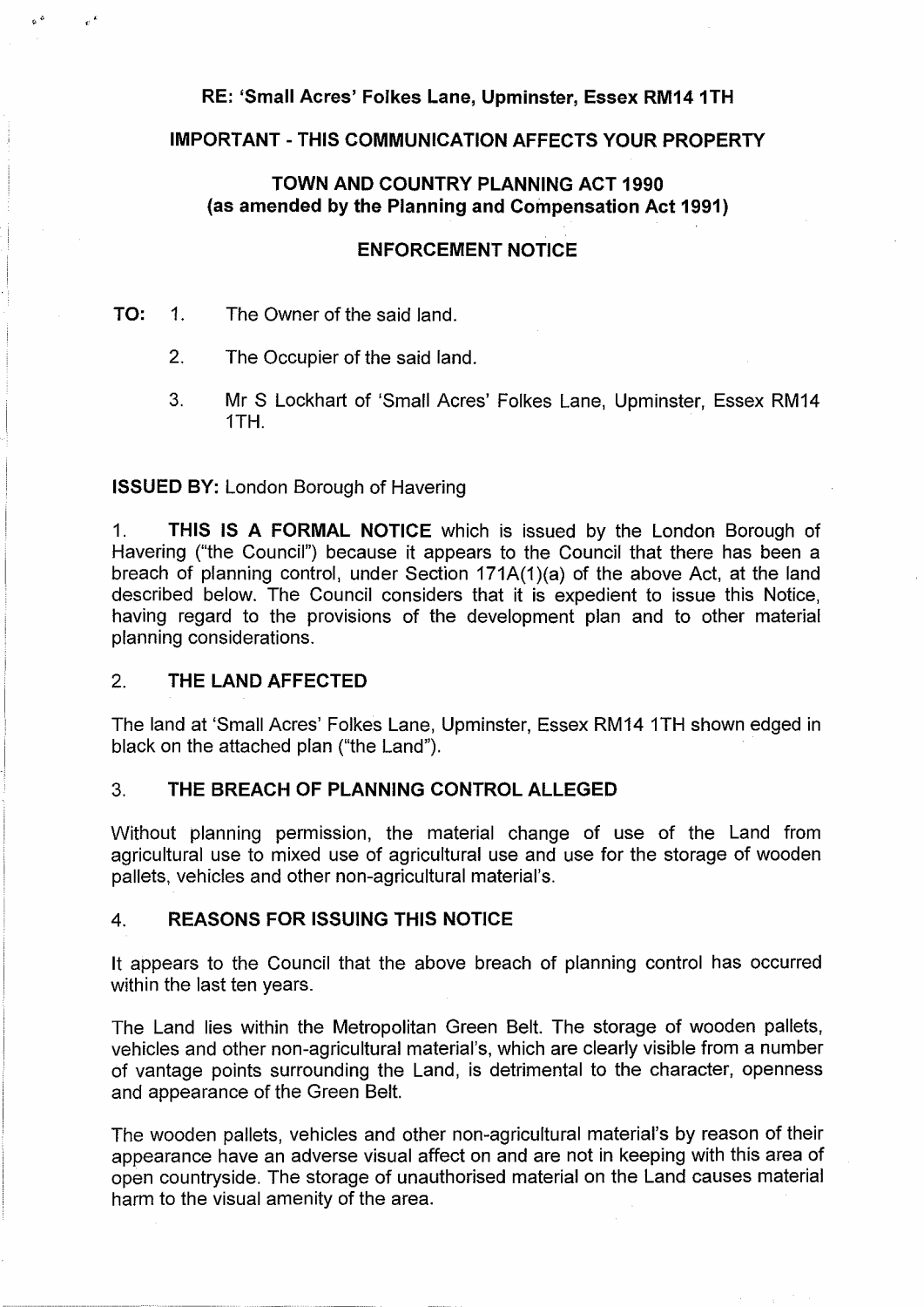The unauthorised change of use is contrary to Policy DC45 of the Local Development Framework (Development Plan Documents) as well as PPG2 of Government Circulars and Policy 3D.9 of the London Plan.

The unauthorised change of use does not constitute permitted development under the General Permitted Development Order 1995 (as amended).

The Council does not consider that planning permission should be given, because planning conditions could not overcome these problems.

### 5. **WHAT YOU ARE REQUIRED TO DO**

l.j

(i) Cease using the Land for the storage of wooden pallets, vehicles and other non-agricultural material's.

Time for compliance: 6 months from the effective date of this notice.

(ii) Remove all wooden pallets and other non-agricultural material's from the Land.

Time for compliance: 6 months from the effective date of this notice.

(iii) Remove all vehicles that are not associated with agricultural use from the Land.

Time for compliance: 6 months from the effective date of this notice.

(iv) Reinstate the use of the Land to agricultural use.

Time for compliance: 6 months from the effective date of this notice.

(v) Remove all materials, machinery, apparatus, equipment and installations used in connection with or resulting from the reinstatement of the Land to agricultural use and arising from compliance with (i), (ii) and (iii) above.

Time for compliance: 6 months from the effective date of this notice.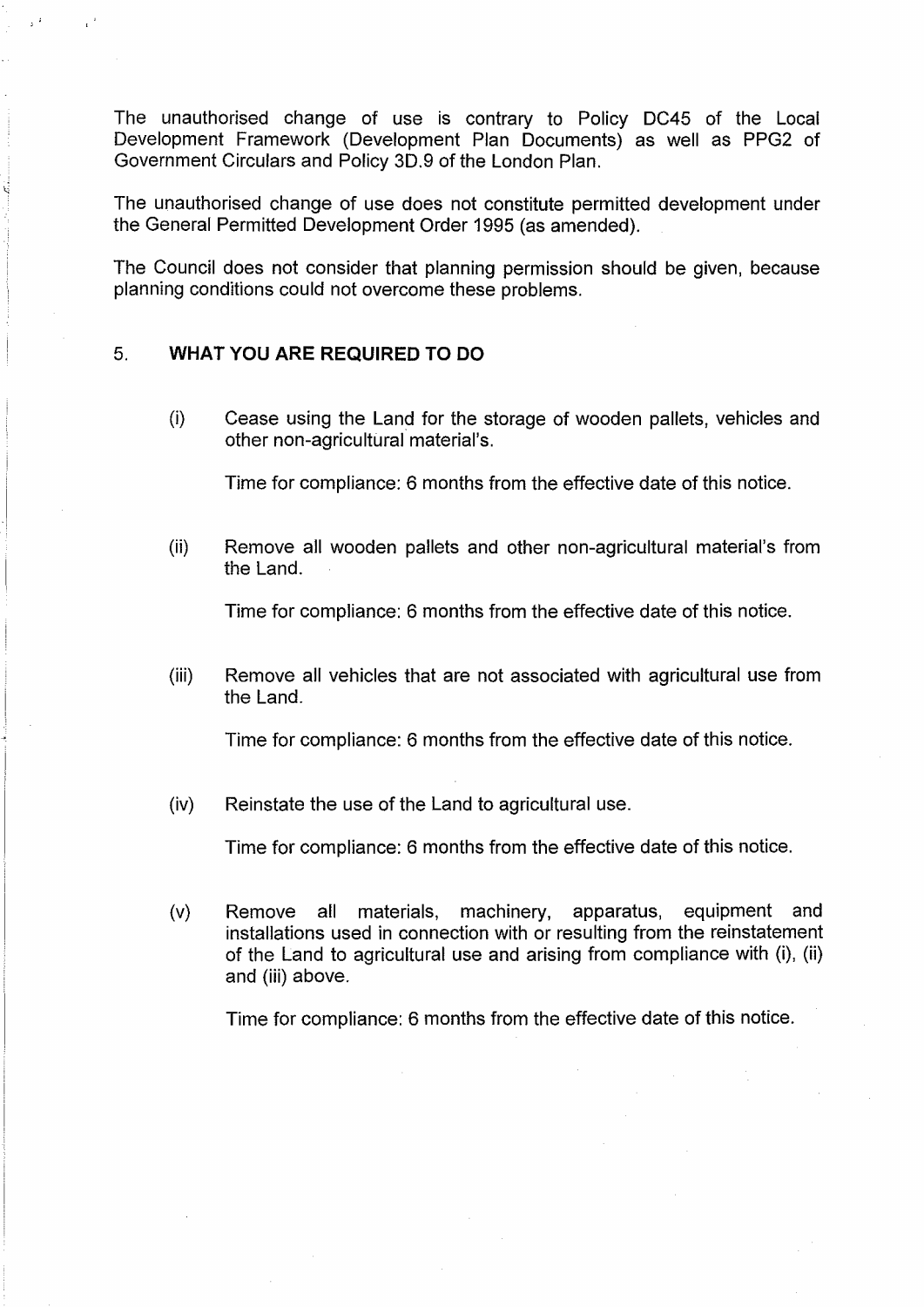# 6. **WHEN THIS NOTICE TAKES EFFECT**

This Notice takes effect on 29 August 2011, unless an appeal is made against it beforehand

Dated: 25 July 2011

Signed: *cryption of the complete of the complete of the flexion of the complete of the complete of the complete of the complete of the complete of the complete of the complete of the complete of the complete of the comple* 

on behalf of London *B*orough of Authorised Officer **Havering** Town Hall Main Road, Romford RM1 3B0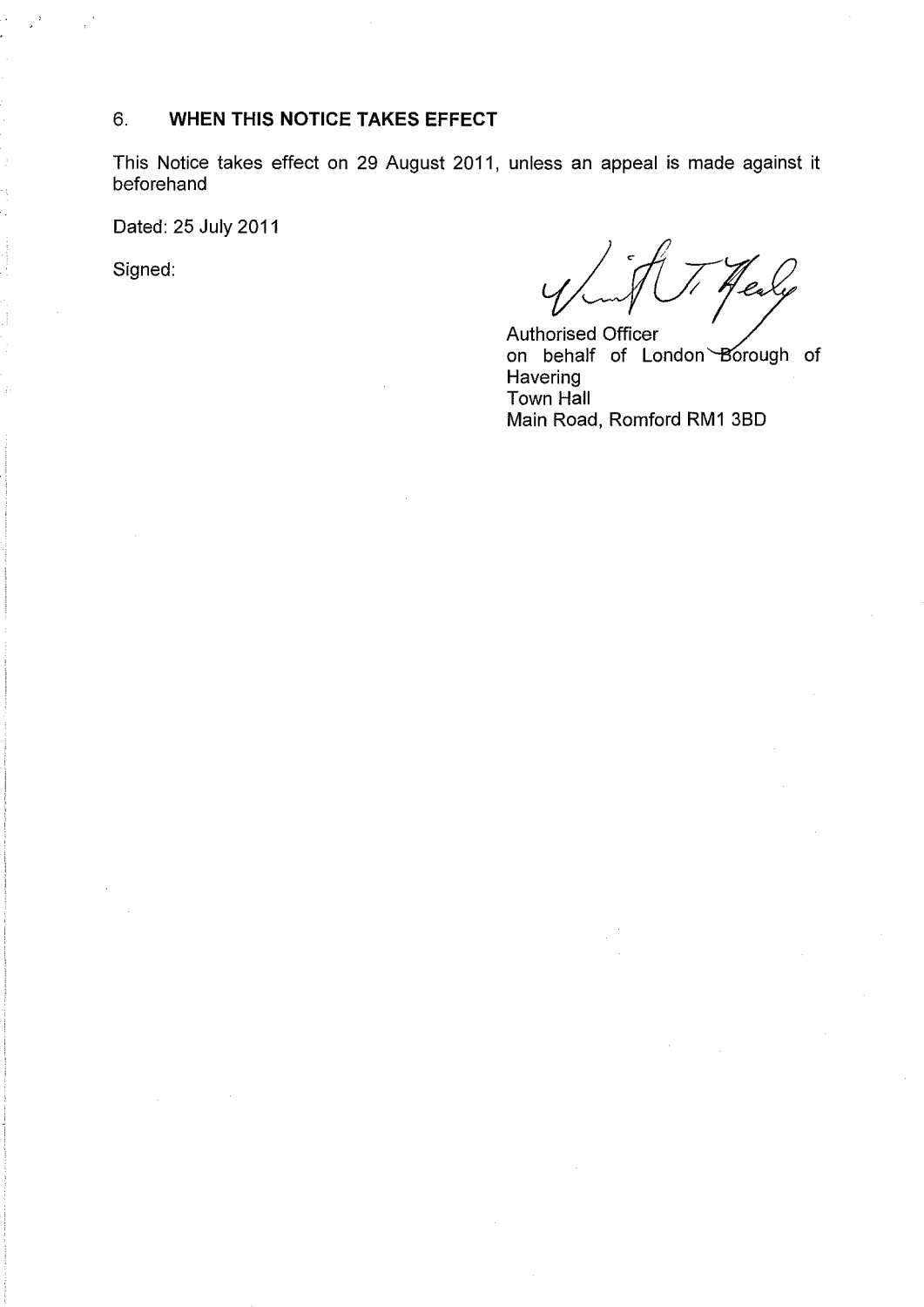

 $\label{eq:2} \frac{1}{2} \sum_{i=1}^n \frac{1}{2} \sum_{j=1}^n \frac{1}{2} \sum_{j=1}^n \frac{1}{2} \sum_{j=1}^n \frac{1}{2} \sum_{j=1}^n \frac{1}{2} \sum_{j=1}^n \frac{1}{2} \sum_{j=1}^n \frac{1}{2} \sum_{j=1}^n \frac{1}{2} \sum_{j=1}^n \frac{1}{2} \sum_{j=1}^n \frac{1}{2} \sum_{j=1}^n \frac{1}{2} \sum_{j=1}^n \frac{1}{2} \sum_{j=1}^n \frac{1}{$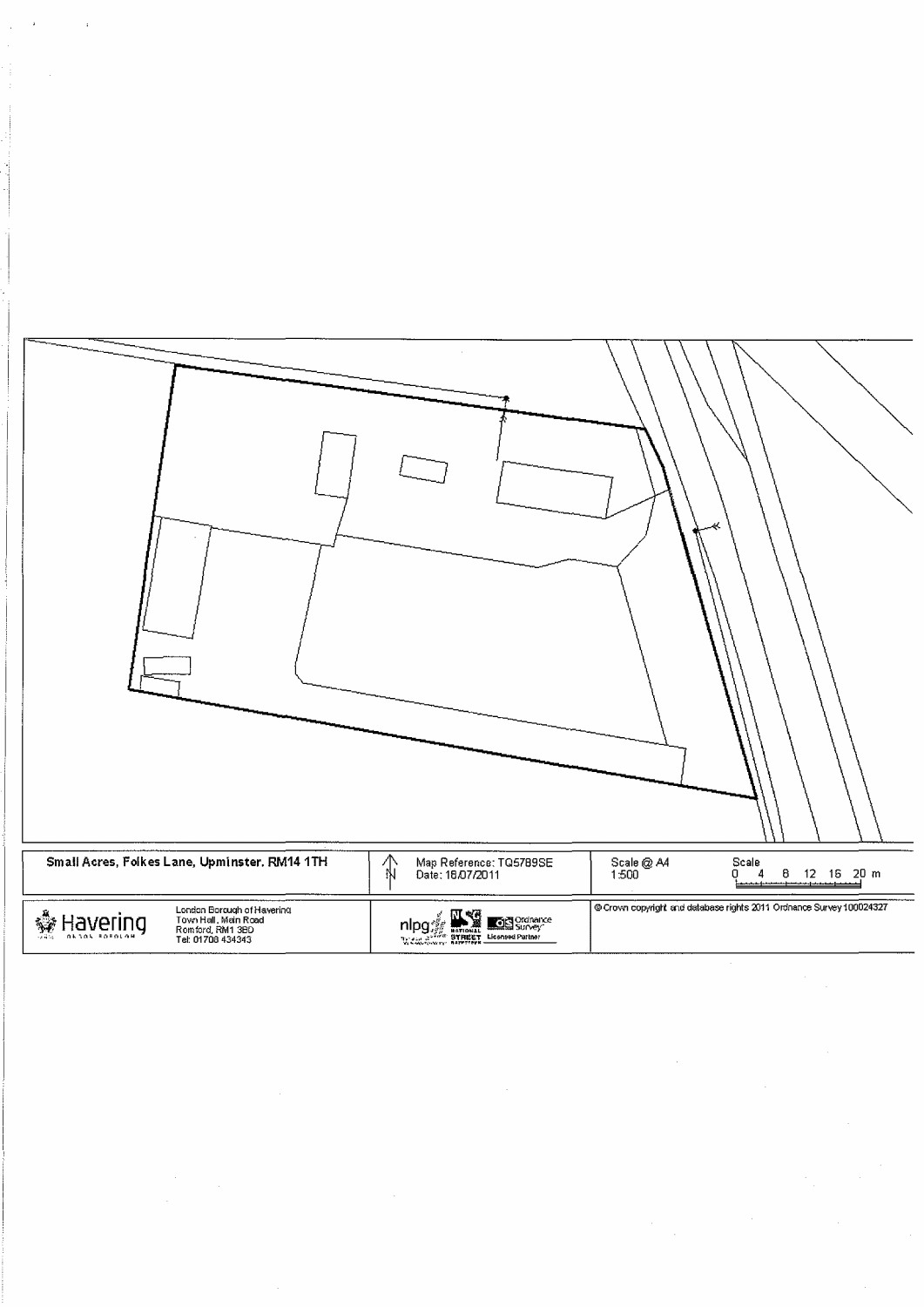### **YOUR RIGHT OF APPEAL**

You can appeal against this Enforcement Notice to the Secretary of State by 29 August 2011. Further details are given in the attached explanatory note.

# **WHAT HAPPENS IF YOU DO NOT APPEAL**

lf you do not appeal against this Enforcement Notice, it will take effect on 29 August 2011 and you must then ensure that the required steps for complying with it, for which you may be held responsible, are taken within the period specified in the Notice.

# **FAILURE TO COMPLY WITH AN ENFORCEMENT NOTICE WHICH HAS TAKEN EFFECT CAN RESULT IN PROSECUTION AND/OR REMEDIAL ACTION BY THE COUNCIL.**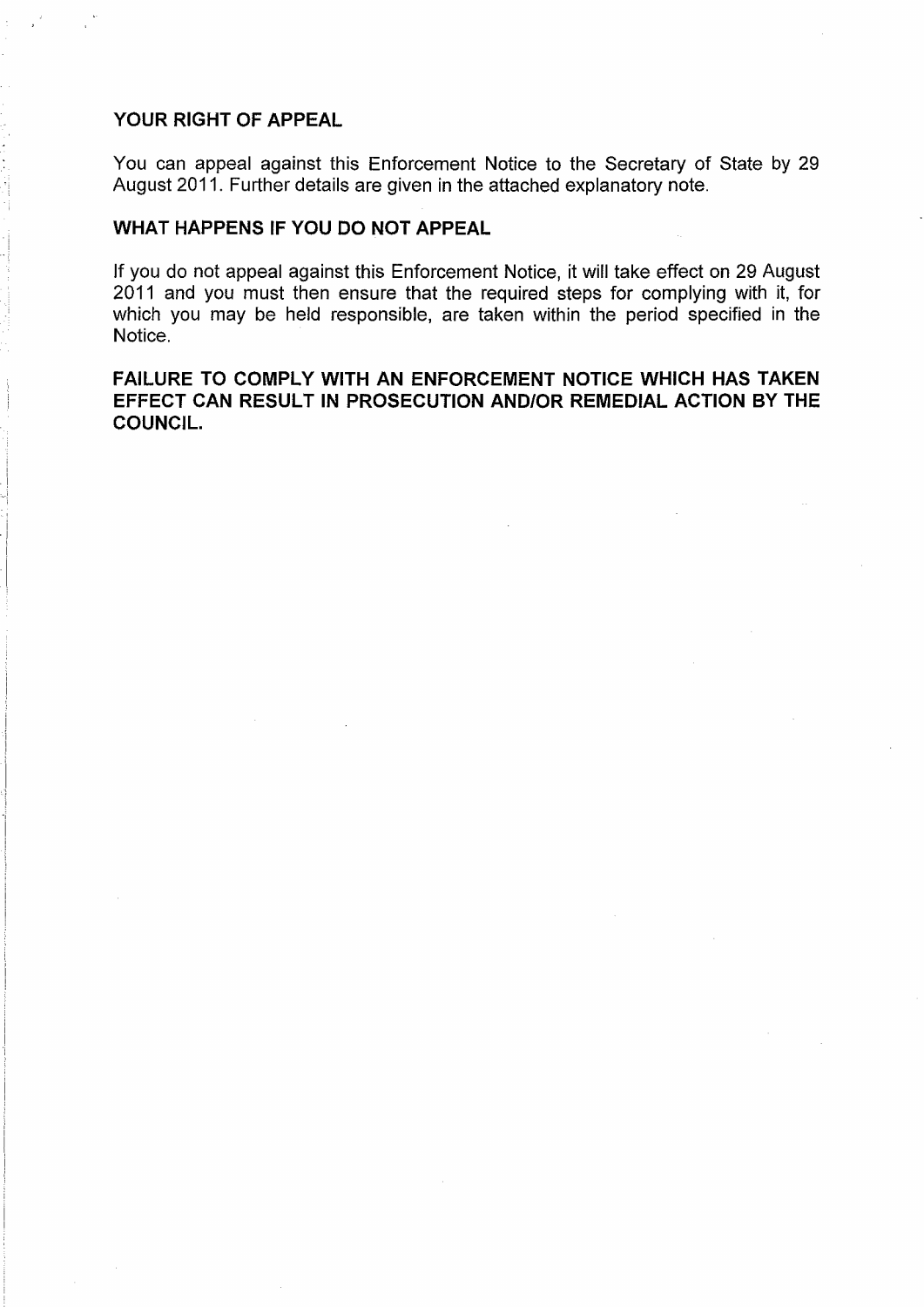# **EXPLANATORY NOTES**

## **STATUTORY PROVISIONS**

A summary of Sections 171A, 171B and 172 to 177 of the Town and Country Planning Act 1990 (as amended) is enclosed with this Notice.

#### **YOUR RIGHT OF APPEAL**

You can appeal against this Notice, but any appeal must be in writing and received, or posted (with the postage paid and properly addressed) in time to be received in the ordinary course of the post, by the Secretary of State before 29 August 2011.

If you intend to appeal against this Notice you should follow the instructions given on the information sheet from the Planning Inspectorate which accompanies this Notice.

# **GROUNDS OF APPEAL**

The grounds of appeal are set out in Section 174 of the Town and Country Planning Act 1990 {as amended) you may appeal on one or more of the following grounds:-

- {a) that, in respect of any breach of planning control which may be constituted by the matters stated in the Notice, planning permission ought to be granted, as the case may be, the condition or limitation concerned ought to be discharged;
- (b) that those matters have not occurred;
- (c) that those matters {if they occurred) do not constitute a breach of planning control;
- ·(d) that, at the date when the notice was issued, no enforcement action could be taken in respect of any breach of planning control which may be constituted by those matters;
- {e) that copies of the Enforcement Notice were not served as required by section 172;
- (f) that steps required by the notice to be taken, or the activities required by the notice to cease, exceed what is necessary to remedy any breach of planning control which may be constituted by those matters or, as the case may be, to remedy any injury to amenity which has been caused by any such breach;
- $(q)$  that any period specified in the notice in accordance with section 173 $(9)$ falls short of what should reasonably be allowed.

Not all these grounds may be relevant to you.

# **PLANNING APPLICATION FEE**

Should you wish to appeal on Ground (a) - that planning permission should be granted for the unauthorised development - then a fee of £335.00 is payable both to the Secretary of State and to the Council making the total fees payable £670.00. If the fees are not paid then that ground of appeal will not be valid.